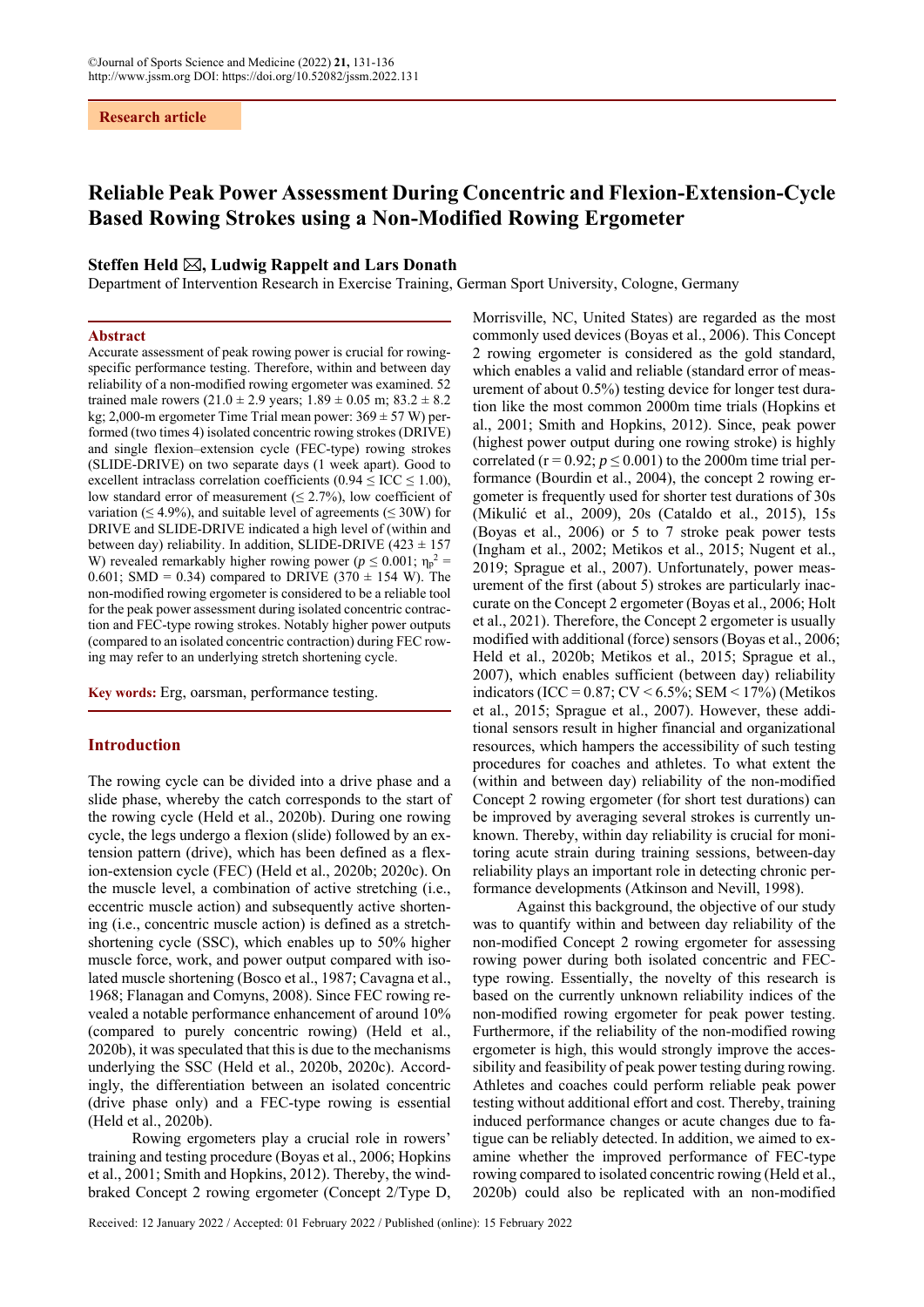132 Rowing ergometer reliability

Concept 2 rowing ergometer. We hypothesis that the nonmodified rowing ergometer is reliable, which additionally could detect the performance enhancement effects of FECtype rowing compared to isolated concentric rowing. The resulting data would have an impact on the conceptualization of rowing-specific testing and training by providing easier access to reliable test settings.

## **Methods**

## **Participants**

Fifty-two trained male rowers  $(21.0 \pm 2.9 \text{ years}; 1.89 \pm 1.0 \text{ years})$ 0.05 m;  $83.2 \pm 8.2$  kg; self-reported 2,000-m ergometer Time Trial mean power:  $369 \pm 57$  W) were enrolled in this randomized controlled crossover reliability study. All participants had a minimum of 4 years of rowing competition experience, at least 6 or more weekly training sessions, were at least 18 years of age, did not present any health impairments and had not reported any history of neuromuscular or skeletal impairments in the past six months. Prior to the testing procedure, all participants were accustomed to the required equipment, procedure and the exercises. After providing all relevant study information, informed written consent was provided by all athletes prior to the start of the study. The study protocol complied with the Declaration of Helsinki and fulfilling the international ethical standards (Harriss and Atkinson, 2015). The German Sports University Research Ethics Committee has approved the study (No. 001/2019).

## **Data collection**

After a standardized 10-min warm-up program (10-min rowing at a low intensity/heart rate, which corresponds to a blood lactate concentration  $\leq 2$  mmol/L), the participants performed four isolated concentric rowing strokes (DRIVE), and four single FEC-type rowing strokes (SLIDE-DRIVE) in a randomized order. After a 20-min rest, all measurements (DRIVE and SLIDE-DRIVE) were repeated (within day reliability assessment). 25 participants repeated all measurements again 7 days afterwards (between day reliability assessment). The previously randomized test order of each participant was not changed for all measurements. In order to control for potential circadian effects on performance, all measurements were conducted at similar times of the day for each participant. The DRIVE measurements started at the catch position and consisted only of the drive phase until the finish position. The SLIDE-DRIVE measurements comprised a full rowing cycle (slide and drive phase), starting at the finish position. The participants received the instructions to generate maximum power for each measurement trial. The mean rowing power of the three rowing strokes with the highest power outputs (of the four attempts) for each rowing condition were included into further analyses. Between all rowing strokes, a 2-min rest was guaranteed. The flywheel of the rowing ergometer was standing still at the start of the measurements during all rowing conditions. The rowing ergometer was calibrated with a drag factor of 145 ( $Ns^2/m^2$ ) according to the specifications of the national rowing federation. A complete familiarization session (consisting of 10 DRIVE, and SLIDE-DRIVE rowing strokes) was completed 1 week before the measurement, and the athletes were asked to refrain from any strenuous activity 24 h prior to each assessment condition. All tests were performed on a wind-braked rowing ergometer (Concept 2/Type D, Morrisville, NC, United States), equipped with an PM5 Monitor (Concept 2, Morrisville, NC, United States). Details on power calculation of the Concept 2 rowing ergometer are given by Boyas and colleagues (2006). Briefly, the combination of acceleration (during the drive phase) and deceleration (during the slide phase) of the flywheel is used to calculate corresponding rowing power outputs (Boyas et al., 2006).

## **Statistics**

All data are presented as group means  $\pm$  standard deviation or with 95% confidence intervals. Normal distribution of DRIVE and SLIDE-DRIVE data was verified via Shapiro-Wilk tests ( $p \ge 0.11$ ). In addition, variance homogeneity was visually verified via plotting residuals. Several one factorial (within day time: set 1 vs set 2; or between day time: lab visits 3 vs 4; or condition: DRIVE vs. SLIDE-DRIVE) repeated measures analysis of variance (rANOVA) were computed separately for the rowing power as primary outcome measure. rANOVA effect sizes were given as  $\eta p^2$  with values  $\geq 0.01$ ,  $\geq 0.06$ ,  $\geq 0.14$  indicating small, moderate, or large effects, respectively (Cohen, 1988). Standardized mean differences as a measure of pairwise effect size estimation were calculated (SMD; trivial: SMD <  $|0.2|$ ; small:  $|0.2| \leq$  SMD <  $|0.5|$ ; moderate:  $|0.5| \leq$ SMD <  $|0.8|$ ; large SMD  $\geq |0.8|$ ) (Cohen, 1988). The agreement of within and between day reliability were analyzed by calculating the systematic bias (mean difference between measurements) and the limits of agreement (LoA: 1.96\*standard deviation of the difference between both devices), considering a 95% random error component (Atkinson and Nevill, 1998) and plotting Bland-Altman plots (Bland and Altman, 1986). Standard error of measurement (SEM), coefficient of variation (CV), and intraclass correlation coefficients (ICC) were calculated (Atkinson and Nevill, 1998). ICC were calculated as random effect variance divided by the total variance; i.e. the sum of the random effect variance and the residual variance. In addition, ICC were rated as excellent (0.9 to 1), good (0.74 to 0.9), moderate (0.4 to 0.73) and poor (0 to 0.39) (Fleiss, 1988). In addition, the minimal detectable change (MDC) was calculated as typical error (TE)  $*$  1.96  $*$  2<sup>0.5</sup> (Beaton, 2000). The smallest worthwhile changes (SWC) were calculated as 30% of baseline standard deviation (Hopkins, 2004). The statistical analyses were conducted using R (version 4.0.5) and RStudio (version 1.4.1106) software.

## **Results**

## **Within and between day reliability**

The rANOVA revealed no significant effects ( $p \ge 0.385$ ;  $\eta_p^2 \le 0.025$ ; SMD  $\le 0.04$ ) for within and between day reliability of DRIVE and SLIDE-DRIVE measurements. SEM and CV were low for both DRIVE and SLIDE-DRIVE within and between day reliability testing (see Table 1). In addition, ICCs can be classified as excellent for both DRIVE and SLIDE-DRIVE within and between day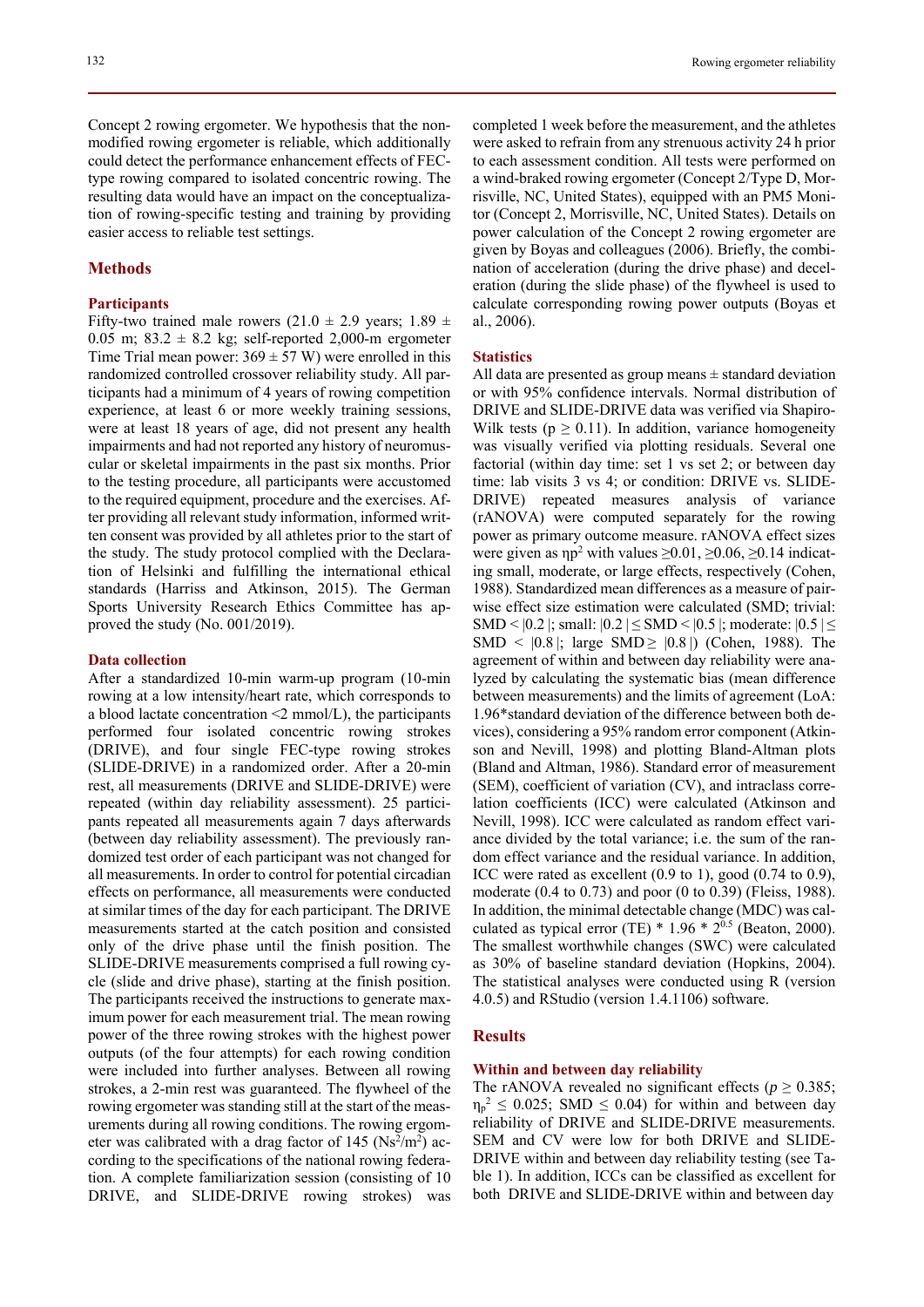

**Figure 2. Rowing power comparison between DRIVE and SLIDE-DRIVE measurements (mean difference between DRIVE and SLIDE-DRIVE; with standard derivation). In addition, rANOVA significance**  $(p)$  **and effect size**  $(\eta_p^2)$  **are given.** 

reliability testing (see Table 1). LoA ranged from 19 to 30 W (see Figure 1). The MDC of both DRIVE (19 to 23 W) and SLIDE-DRIVE (29 to 30 W) were smaller than the respective SWC (47 W).

## **DRIVE Vs SLIDE-DRIVE**

The rANOVA revealed a significant effect ( $p \le 0.001$ ;  $\eta_p^2$ = 0.601) between DRIVE and SLIDE-DRIVE. Therefore, SLIDE-DRIVE (423  $\pm$  157 W) revealed higher rowing power outputs (+53  $\pm$  44 W; SMD = 0.34) compared to DRIVE  $(370 \pm 154 \text{ W})$  (see Figure 2).

## **Discussion**

This is the first study that assessed within and between day reliability data of a commercially available non-modified Concept 2 rowing ergometer for assessing maximal rowing

|  | Table 1. Within and between day reliability indicators for DIRVE and SLIDE-DRIVE. |
|--|-----------------------------------------------------------------------------------|
|--|-----------------------------------------------------------------------------------|

| е пото та такини пита ботатоси чна тонношта ничнополот бита ни пита было в бита тва |                       |               |                |          |                                |                |  |
|-------------------------------------------------------------------------------------|-----------------------|---------------|----------------|----------|--------------------------------|----------------|--|
|                                                                                     | power [W]             | <b>MD [W]</b> | <b>SEM [%]</b> | $CV$ [%] | ICC (95% <sub>CD</sub> )       | <b>LoA</b> [W] |  |
| <b>DRIVE:</b>                                                                       | test 1: $371 \pm 156$ | $-1 \pm 12$   | $0.6^{\circ}$  |          | $3.1 \quad 1.00 \ (0.99-1.00)$ | 23             |  |
| within day                                                                          | test 1: $370 \pm 154$ |               |                |          |                                |                |  |
| <b>DRIVE:</b>                                                                       | day 1: $275 \pm 59$   | $2 \pm 10$    | 1.1            |          | $3.5 \quad 0.99 \ (0.97-0.99)$ | 19             |  |
| between day                                                                         | day 2: $277 \pm 57$   |               |                |          |                                |                |  |
| <b>SLIDE-DRIVE:</b>                                                                 | test 1: $423 \pm 158$ | $0 \pm 15$    | 1.0            |          | $3.5 \quad 1.00 \ (0.99-1.00)$ | 29             |  |
| within day                                                                          | test 2: $423 \pm 157$ |               |                |          |                                |                |  |
| <b>SLIDE-DRIVE:</b>                                                                 | day 1: $312 \pm 63$   | $2 \pm 15$    | 2.7            |          | $4.9$ $0.97$ $(0.94 - 0.99)$   | 30             |  |
| between day                                                                         | day 2: $315 \pm 61$   |               |                |          |                                |                |  |

MD = Mean Difference, SEM = Standard Error of the Mean, CV = Coefficient of Variation, ICC = Interclass Correlation Coefficient, CI = Confidence Interval, LoA = Limits of Agreement.



**Figure 1. Bland–Altman plots (MD: mean difference between both devices; MEAN: average of both devices) for the within and between day reliability of DIRVE (A and B) and SLIDE-DRIVE (C and D).**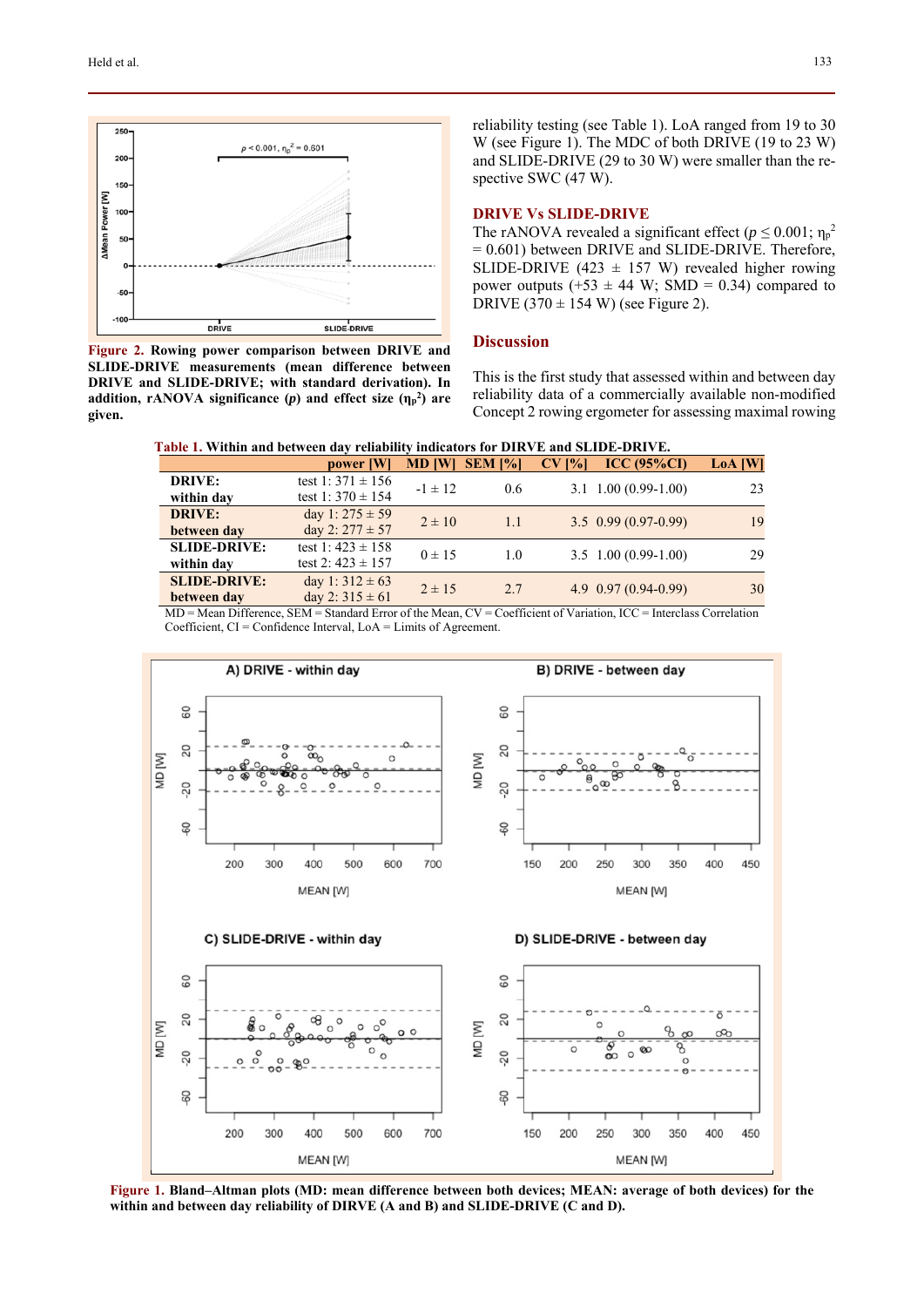power during isolated concentric and FEC-type rowing. Based on excellent intraclass correlation, low standard error of measurement (SEM), and low coefficient of variation (CV), we observed good to excellent (within and between day) reliability for both isolated concentric and FECtype rowing measurements. The level of agreements ranged from 19 to 30 W for both isolated concentric and FEC-type rowing. In addition, the minimal detectable change of both conditions were below the corresponding smallest worthwhile change. Furthermore, FEC-type rowing revealed remarkably higher rowing power compared to purely concentric rowing.

Previous research showed good to excellent intraclass correlation (0.81 - 0.99), low to moderate standard error of measurement (9 to 28W), and low coefficient of variation (<6.5%) for within day reliability of a 6 and 7 stroke peak power test on modified Concept 2 rowing ergometer, respectively (Metikos et al., 2015; Nugent et al., 2019; Sprague et al., 2007). Using slightly longer test durations (20 to 30 s), non-modified ergometers also provided acceptable reliability indicators (20s:  $ICC = 0.98$  to 1.00;  $CV = 2.5\%$ ; 30s: ICC = 0.99 to 1.00; CV < 3.4%) (Cataldo et al., 2015; Mikulić et al., 2009). Compared to previous data (Cataldo et al., 2015; Metikos et al., 2015; Mikulić et al., 2009; Sprague et al., 2007), our findings revealed comparable or even superior (within and between day) reliability indicators (ICC  $\geq$  0.94 to 1.00, SEM  $\leq$  2.7%, CV  $\leq$ 4.9%) for the non-modified Concept 2 rowing ergometer. During rowing (ergometer) training and testing, the intensity is usually controlled via the 500m split time rather than power (in watts). Thereby, the calculated 500m split time of each stroke (round to full seconds) is displayed by the PM5 Monitor (Concept 2, Morrisville, NC, United States) (Boyas et al., 2006; van Holst, 2008). The calculated limits of agreements (19 to 30 W) would imply a 500m split time difference of 1.4 to 2.1 s. Furthermore, these calculated limits of agreements and the minimal detectable change (for both within and between day reliability of both conditions) were below the smallest worthwhile change (calculated as  $30\%$  of pretest standard derivation = 47 W) (Hopkins, 2004). Therefore, the used measurement setup can be classified as reliable for within and between day testing.

In line with previous research (Held et al., 2020b) (using a modified rowing ergometer), our findings (using a non-modified rowing ergometer) clearly showed that FEC rowing led to notably higher rowing power output compared to isolated concentric rowing movements. Therefore, the performance enhancement effects of FEC-type rowing were equally observable with a modified (Held et al., 2020b) and non-modified (current findings) rowing ergometer. The performance enhancement effects are in line with the general force, work, and power enhancement during SSC (Bosco et al., 1987; Cavagna et al., 1968; Flanagan and Comyns, 2008). Increased performance of (SSC based) countermovement jumps (CMJ) compared to (purely concentric) squat jumps has traditionally been seen as a measure of the efficiency of the SSC (Bobbert and Casius, 2005; Kozinc et al., 2021; Van Hooren and Zolotarjova, 2017). These assumptions are in contrast to recent findings (Kozinc et al., 2021), which contributes increased jump heights of CMJ to greater uptake of muscle slack (Van

Hooren and Zolotarjova, 2017) and the active state developed during the preparatory countermovement (Bobbert and Casius, 2005). However, previous rowing-related research revealed higher rowing power, leg power, and work per stroke during FEC rowing compared to pure concentric rowing strokes with isometric preactivation (Held et al., 2020b). Compared to pure muscle shortening from rest, isometric preactivation results in increased muscle activity at the beginning of leg extension (Svantesson et al., 1994). Therefore, the contribution of the muscle slack (Van Hooren and Zolotarjova, 2017) and increased contraction time (Flanagan and Comyns, 2008; Turner and Jeffreys, 2010) cannot fully explain the enhanced performance during FEC rowing compared with pure leg extension rowing strokes with an isometric preactivation. Furthermore, FEC rowing did not reveal preactivation before the active stretch phase and no reflex activity within sEMG measurements of the leg extensor muscles (Held et al., 2020c), which likely excludes the contribution of neural mechanisms to the performance improvements during FEC rowing. Therefore, the storage and release of elastic energy (Bojsen-Møller et al., 2005; Kubo et al., 1999) and the stretch-induced force enhancement that persists during the shortening phase of SSCs (Rode et al., 2009; Seiberl et al., 2015; Tomalka et al., 2020) might be the most likely contributors to the observed performance enhancements in FEC rowing (Held et al., 2020b). Nevertheless, a SSC on fascicle level has yet not been observed during rowing (Held et al., 2020a, 2020b, 2020c). Therefore, future research should precisely determine whether the muscle fascicle complete an SSC during rowing and investigate the verification of the SSC in rowing.

A limitation of this study is that the results are necessarily linked to the chosen settings. Therefore, a high degree of standardization is therefore necessary for practical application: (i) Sufficient familiarization to the testing procedure; (ii) refraining from any strenuous activity 24 h prior to each testing day; (iii) fixed testing at similar times of the day for each participant, to control for potential circadian effects on performance; (iv) standardized warm-up protocol; (v) standardized calibration with a drag factor of  $145$  (Ns<sup>2</sup>/m<sup>2</sup>); (vi) taking care, that the flywheel of the rowing ergometer is still standing at the start of each measurement; (vii) performing four rowing strokes, with 2-min rest in-between; and (viii) using the mean rowing power of the three rowing strokes with the highest power outputs (of the four attempts) for further analyses. Nevertheless, the confirmed reliability of this non-modified rowing ergometer approach improves accessibility and feasibility of peak power testing during rowing, which enables reliable peak power testing without additional effort and cost. Since only male participants were measured, the non-generlizability for female athletes should be mention.

## **Conclusion**

In summary, (i) the commercially available non-modified Concept 2 rowing ergometer revealed excellent intraclass correlation, low standard error of measurement, and low coefficient of variation for (within and between day) reliability of isolated concentric and FEC-type rowing, (ii) the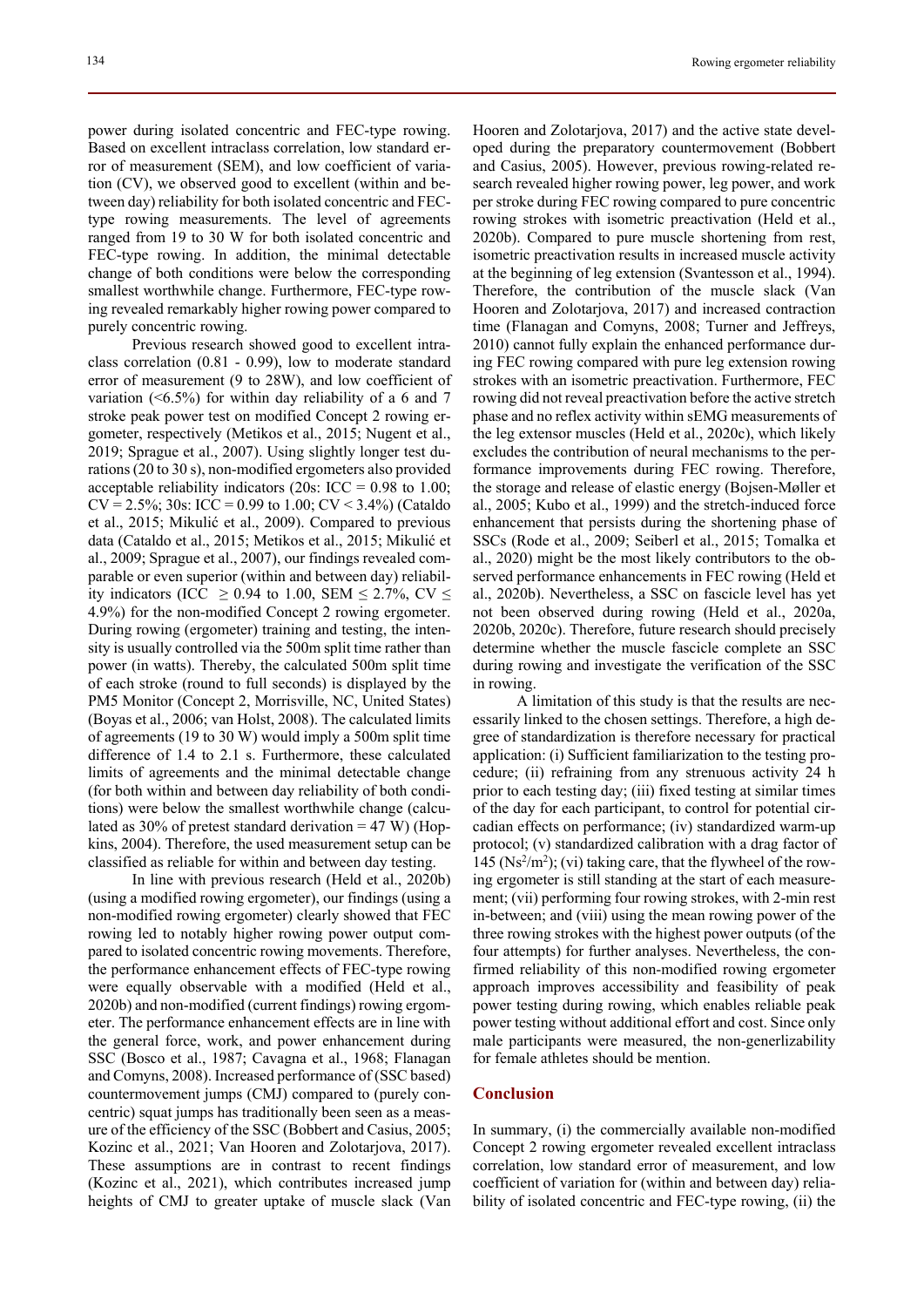level of agreements and minimal detectable changes were sufficient low for detecting chronic performance developments, and (iii) FEC-type rowing revealed remarkably higher rowing power compared to purely concentric rowing. In conclusion, the commercially available non-modified Concept 2 rowing ergometer can be considered to be a reliable measurement device for measuring rowing power during both isolated concentric and FEC-type rowing. In addition, the performance enhancement effects of FECtype rowing compared to isolated concentric rowing (Held et al., 2020b) were also observable with a non-modified Concept 2 rowing ergometer.

#### **Acknowledgements**

We appreciatively acknowledge all participants for their commitment. This work was financially supported by the German Federal Institute of Sports Science (BISp) under Grant (ZMVI4-070513 / 19-20). The experiments comply with the current laws of the country in which they were performed. The authors have no conflict of interest to declare. The datasets generated during and/or analyzed during the current study are not publicly available, but are available from the corresponding author who was an organizer of the study.

## **References**

- Atkinson, G. and Nevill, A. M. (1998) Statistical methods for assessing measurement error (reliability) in variables relevant to sports medicine. *Sports Medicine (Auckland, N.Z.)* **26(4)**, 217-238. https://doi.org/10.2165/00007256-199826040-00002
- Beaton, D. E. (2000) Understanding the relevance of measured change through studies of responsiveness. *Spine* **25(24)**, 3192-3199. https://doi.org/10.1097/00007632-200012150-00015
- Bland, J. M. and Altman, D. G. (1986) Statistical methods for assessing agreement between two methods of clinical measurement. *Lancet (London, England)* **1(8476)**, 307-310.
- Bobbert, M. F. and Casius, L. J. R. (2005) Is the effect of a countermovement on jump height due to active state development? *Medicine and Science in Sports and Exercise* **37(3)**, 440-446. https://doi.org/10.1249/01.MSS.0000155389.34538.97
- Bojsen-Møller, J., Magnusson, S. P., Rasmussen, L. R., Kjaer, M. and Aagaard, P. (2005) Muscle performance during maximal isometric and dynamic contractions is influenced by the stiffness of the tendinous structures. *Journal of Applied Physiology* **99(3)**, 986- 994. https://doi.org/10.1152/japplphysiol.01305.2004
- Bosco, C., Montanari, G., Ribacchi, R., Giovenali, P., Latteri, F., Iachelli, G., Faina, M., Colli, R., Dal Monte, A. and La Rosa, M. (1987) Relationship between the efficiency of muscular work during jumping and the energetics of running. *European Journal of Applied Physiology and Occupational Physiology* **56(2)**, 138-143. https://doi.org/10.1007/BF00640636
- Bourdin, M., Messonnier, L., Hager, J. P. and Lacour, J. R. (2004) Peak power output predicts rowing ergometer performance in elite male rowers. *International Journal of Sports Medicine* **25(5)**, 368-373. https://doi.org/10.1055/s-2004-815844
- Boyas, S., Nordez, A., Cornu, C. and Guével, A. (2006) Power responses of a rowing ergometer: Mechanical sensors vs. Concept2® measurement system. *International Journal of Sports Medicine* **27(10)**, 830-833. https://doi.org/10.1055/s-2006-923774
- Cataldo, A., Cerasola, D., Russo, G., Zangla, D. and Traina, M. (2015) Mean power during 20 sec all-out test to predict 2000 m rowing ergometer performance in national level young rowers. *The Journal of Sports Medicine and Physical Fitness* **55(9)**, 872-877.
- Cavagna, G. A., Dusman, B. and Margaria, R. (1968) Positive work done by a previously stretched muscle. *Journal of Applied Physiology* **24(1)**. https://doi.org/10.1152/jappl.1968.24.1.21
- Cohen, J. (1988) Statistical power analysis for the behavioral sciences. Routledge.
- Flanagan, E. P. and Comyns, T. M. (2008) The use of contact time and the reactive strength index to optimize fast stretch-shortening cycle training. *Strength and Conditioning Journal* **30(5)**, 32-38. https://doi.org/10.1519/SSC.0b013e318187e25b
- Fleiss, J. L. (1988) The Design and Analysis of Clinical Experiments. Wiley. https://onlinelibrary.wiley.com/doi/abs/10.1002/bimj.4710300308
- Harriss, D. J. and Atkinson, G. (2015) Ethical Standards in Sport and Exercise Science Research: 2016 Update. *International Journal of Sports Medicine* **36(14)**, 1121-1124. https://doi.org/10.1055/s-0035-1565186
- Held, S., Siebert, T. and Donath, L. (2020a) Changes in mechanical power output in rowing by varying stroke rate and gearing. *European Journal of Sport Science* 1-9. https://doi.org/10.1080/17461391.2019.1628308
- Held, S., Siebert, T. and Donath, L. (2020b) 10% Higher Rowing Power Outputs After Flexion-Extension-Cycle Compared to an Isolated Concentric Contraction in Sub-Elite Rowers. *Frontiers in Physiology* **11**, 521. https://doi.org/10.3389/fphys.2020.00521
- Held, S., Siebert, T. and Donath, L. (2020c) Electromyographic activity of the vastus medialis and gastrocnemius implicates a slow stretch-shortening cycle during rowing in the field. *Scientific Reports* **10(1)**, 1-8. https://doi.org/10.1038/s41598-020-66124-4
- Holt, A., Hopkins, W. G., Aughey, R. J., Siegel, R., Rouillard, V. and Ball, K. (2021) Concurrent Validity of Power From Three On-Water Rowing Instrumentation Systems and a Concept2 Ergometer. *Frontiers in Physiology* **12**.

https://doi.org/10.3389/fphys.2021.758015

- Hopkins, W. (2004) How to Interpret Changes in an Athletic Performance Test. *Sportscience* **8**, 1-7.
- Hopkins, W. G., Schabort, E. J. and Hawley, J. A. (2001) Reliability of power in physical performance tests. *Sports Medicine (Auckland, N.Z.)* **31(3)**, 211-234. https://doi.org/10.2165/00007256- 200131030-00005
- Ingham, S., Whyte, G., Jones, K. and Nevill, A. (2002) Determinants of 2,000 m rowing ergometer performance in elite rowers. *European Journal of Applied Physiology* **88(3)**, 243-246. https://doi.org/10.1007/s00421-002-0699-9
- Kozinc, Ž., Pleša, J. and Šarabon, N. (2021) Questionable Utility of the Eccentric Utilization Ratio in Relation to the Performance of Volleyball Players. *International Journal of Environmental Research and Public Health* **18(22)**, 11754. https://doi.org/10.3390/ijerph182211754
- Kubo, K., Kawakami, Y. and Fukunaga, T. (1999) Influence of elastic properties of tendon structures on jump performance in humans. *Journal of Applied Physiology* **87(6)**, 2090-2096. https://doi.org/10.1152/jappl.1999.87.6.2090
- Metikos, B., Mikulic, P., Sarabon, N. and Markovic, G. (2015) Peak Power Output Test on a Rowing Ergometer: A Methodological Study. *Journal of Strength and Conditioning Research* **29(10)**, 2919-2925. https://doi.org/10.1519/JSC.0000000000000944
- Mikulić, P., Ruzić, L. and Marković, G. (2009) Evaluation of specific anaerobic power in 12-14-year-old male rowers. *Journal of Science and Medicine in Sport* **12(6)**, 662-666. https://doi.org/10.1016/j.jsams.2008.05.008
- Nugent, F. J., Comyns, T. M., Ní Chéilleachair, N. J. and Warrington, G. D. (2019) Within-session and between-session reliability of the seven-stroke maximal effort test in national level senior rowers. *Strength and Conditioning Journal* **27(4)** http://research.thea.ie/handle/20.500.12065/2856
- Rode, C., Siebert, T. and Blickhan, R. (2009) Titin-induced force enhancement and force depression: A 'sticky-spring' mechanism in muscle contractions? *Journal of Theoretical Biology* **259(2)**, 350-360. https://doi.org/10.1016/j.jtbi.2009.03.015
- Seiberl, W., Power, G. A., Herzog, W. and Hahn, D. (2015) The stretchshortening cycle (SSC) revisited: Residual force enhancement contributes to increased performance during fast SSCs of human m. Adductor pollicis. *Physiological reports* **3(5)**, e12401. https://doi.org/10.14814/phy2.12401
- Smith, T. B. and Hopkins, W. G. (2012) Measures of Rowing Performance. *Sports Medicine* **42(4)**, 343-358. https://doi.org/10.2165/11597230-000000000-00000
- Sprague, R. C., Martin, J. C., Davidson, C. J. and Farrar, R. P. (2007) Force-velocity and power-velocity relationships during maximal short-term rowing ergometry. *Medicine and Science in Sports and Exercise 39***(2)**, 358-364.

https://doi.org/10.1249/01.mss.0000241653.37876.73

- Svantesson, U., Grimby, G. and Thomeé, R. (1994) Potentiation of concentric plantar flexion torque following eccentric and isometric muscle actions. *Acta Physiologica Scandinavica* **152(3)**, 287- 293. https://doi.org/10.1111/j.1748-1716.1994.tb09808.x
- Tomalka, A., Weidner, S., Hahn, D., Seiberl, W. and Siebert, T. (2020) Cross-Bridges and Sarcomeric Non-cross-bridge Structures Contribute to Increased Work in Stretch-Shortening Cycles.